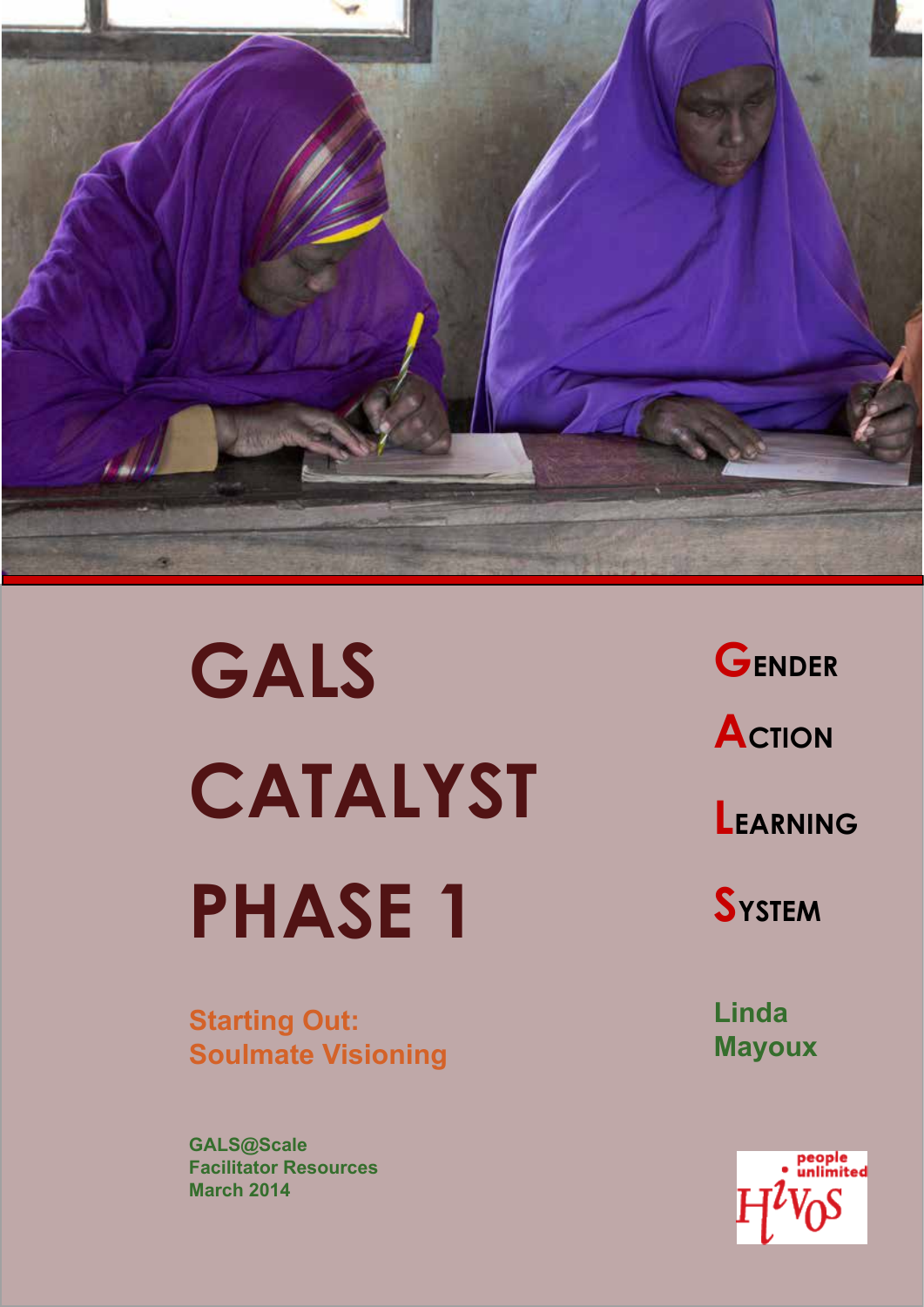



This first introductory session aims to be fun and inspire people. It helps people get to know each other, gain confidence in drawing and starts to show gender inequalities as senseless constraints on peoples' empowerment to achieve their full potential in life. They begin to see change in gender relations as something which will benefit everyone. But things must be light and fun.

### **Aims for participants**

- introduce and reinforce a faith in the possibility of change and clarify people's life vision for livelihoods, families and personal development;
- introduce basic drawing as a fun and useful activity to bring people together
- introduce participatory discussion skills
- introduce gender issues through discussing ownership of assets in visions eg houses and cars, and contribution of women and men to achieving these

### **Aims for organisations**

- increase understanding of and respect for people's own visions and how they relaet to those of the organisation
- increase understanding of the similarities and differences in visions between women and men from different backgrounds
- improve participatory skills of staff and communication with women and men in the communities where they work.

### **Aims for the facilitator**

- to understand participant expectations and clarify which of these can be fulfilled through the planned design of the workshop, which can be fulfilled by some adjustments or additions to the planned schedule, and which are the subject of another workshop or training altogether - but can maybe be suggested as follow-up.
- to assess the specfificities of the particular participant mix and context eg how easily do women and men interact, or older and younger people, what are likely sensitive issues etc in order to manage group dynamics and assess pacing of the sessions.
- to get people talking and energised so that they are open to some of the new things in the following sessions.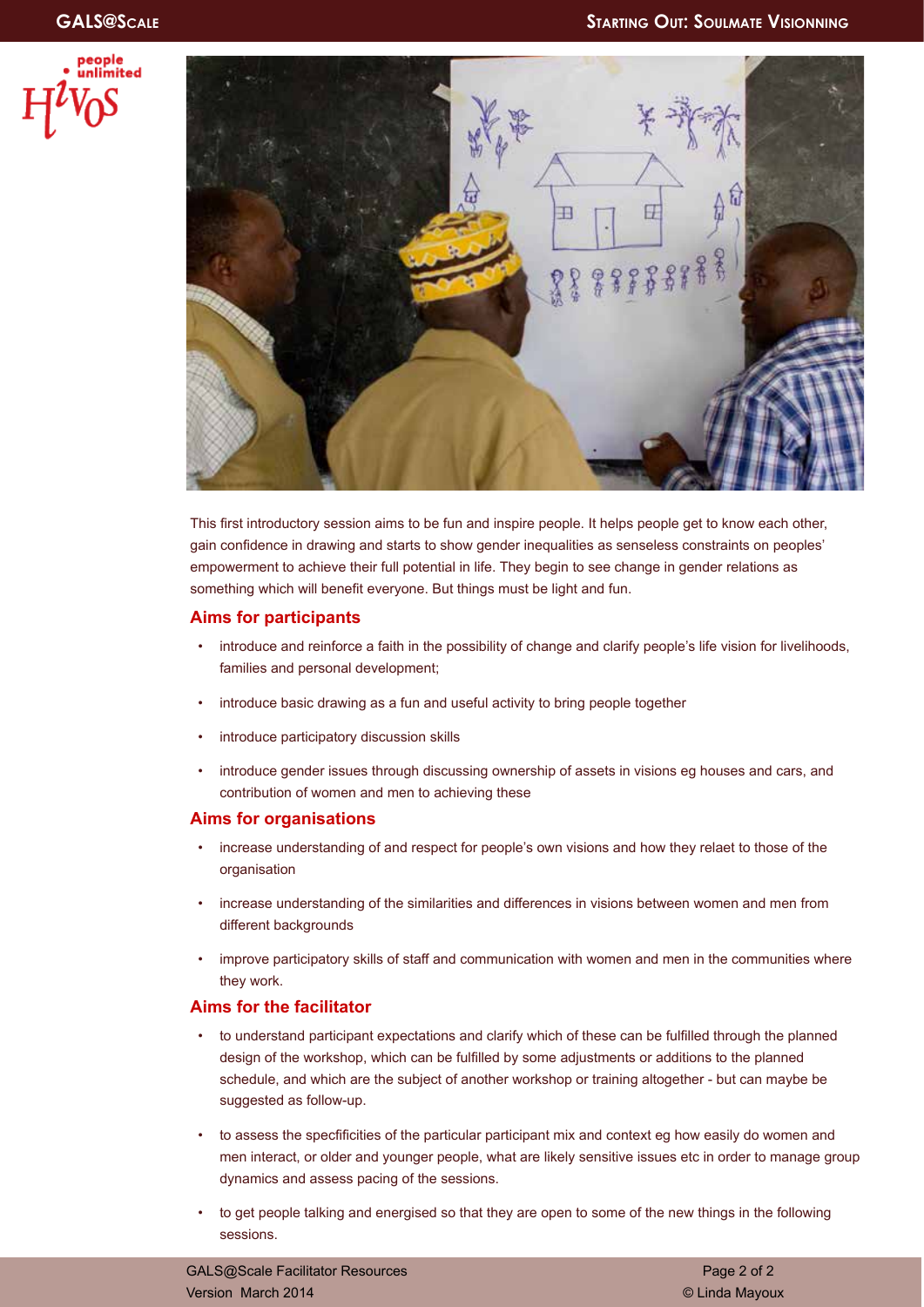|  | Participant<br>preparation   | Come on time<br>Bring A4 diaries and coloured pens unless these are provided by the project                                                    |
|--|------------------------------|------------------------------------------------------------------------------------------------------------------------------------------------|
|  |                              | Familiarise yourself with the instructions, including the description on encouraging drawing                                                   |
|  | Facilitator                  | Make sure the seating arrangements will enable individual reflection, space folr mingling and                                                  |
|  | preparation                  | flipcharts for 4-5 group discussions.                                                                                                          |
|  |                              | Arrival and welcoming song                                                                                                                     |
|  |                              | Activity 1.1 Pairwise Discussion on expectations and feebdack 1 hour+                                                                          |
|  |                              | Facilitator explanation of the pairwise discussion and agreeing on applause (5 minutes)                                                        |
|  |                              | Discussion in pairs (15 minutes)                                                                                                               |
|  |                              | Participant feedback (20 minutes)                                                                                                              |
|  |                              | Welcome from the organisation and logistics (10 minutes)                                                                                       |
|  |                              | Feedback on expectations, overview of the training schedule, explanation of the notebook diaries and                                           |
|  |                              | any further remarks by the facilitatior (15 minutes)                                                                                           |
|  | Timing                       | Activity 1.2 Soulmate Visioning : Finding and sharing with soulmates 1 hour 30 minutes                                                         |
|  | 3-4 hours                    | Facilitator explanation of the activity and resaons for drawing (5 minutes)                                                                    |
|  |                              | Individual drawing (15 minutes)                                                                                                                |
|  | (based on $20-30$            | Mingling and sharing drawings (15 minutes)                                                                                                     |
|  | participants)                | Group discussion and collective drawing (15 minutes)                                                                                           |
|  |                              | Plenary feedback (20-25 minutes 5 minutes per drawing)                                                                                         |
|  |                              | Discussion and facilitator remarks (10 minutes)                                                                                                |
|  |                              | Activity 1.3 Organisational visioning: Identifying areas of consensus (optional) 1 hour 30 minutes                                             |
|  |                              | Facilitator explanation of activity next steps (5 minutes)                                                                                     |
|  |                              | Group discussion and collective drawing of new visions (20 minutes).                                                                           |
|  |                              | Writing a new song, logo and short statement (20 minutes)                                                                                      |
|  |                              | Plenary feedback (20 minutes - 5 minutes per group x 4)                                                                                        |
|  |                              | Plenary discussion and final voting (15 minutes)                                                                                               |
|  |                              | Facilitator wrap up and explanation of next steps (10 minutes).                                                                                |
|  |                              | Activity 1.1: 3 flipcharts for the facilitator notes on feedback                                                                               |
|  |                              | Activity 1.2                                                                                                                                   |
|  | Materials/inputs             | One A4 sheet of plain paper or notebook diary with coloured pens per participant.                                                              |
|  |                              | 1 flipcharts with coloured markers for each group ie x 4-5.                                                                                    |
|  |                              | Activity 1.3                                                                                                                                   |
|  |                              | 3 flipcharts per group with coloured markers ie 3 x 4-5                                                                                        |
|  |                              | Individual visions                                                                                                                             |
|  |                              | Soulmate visions                                                                                                                               |
|  |                              | Consensus visions                                                                                                                              |
|  | Outputs                      | 4x logos and song for the consensus as the basis for process branding                                                                          |
|  |                              | Drawing and participatory skills and networking                                                                                                |
|  |                              | Understanding of the likely similarities and differences between participants, and between women and                                           |
|  |                              | men and whether or not there is a need for norm setting at this stage.                                                                         |
|  | Homework for<br>participants | Take forward the vision drawing to the next exercsie and/or share with people at home                                                          |
|  |                              |                                                                                                                                                |
|  | Homework for<br>facilitator  | Photograph the flipcharts with brief notes<br>Consider implicationns of observations on participants and process for the following activities. |
|  |                              |                                                                                                                                                |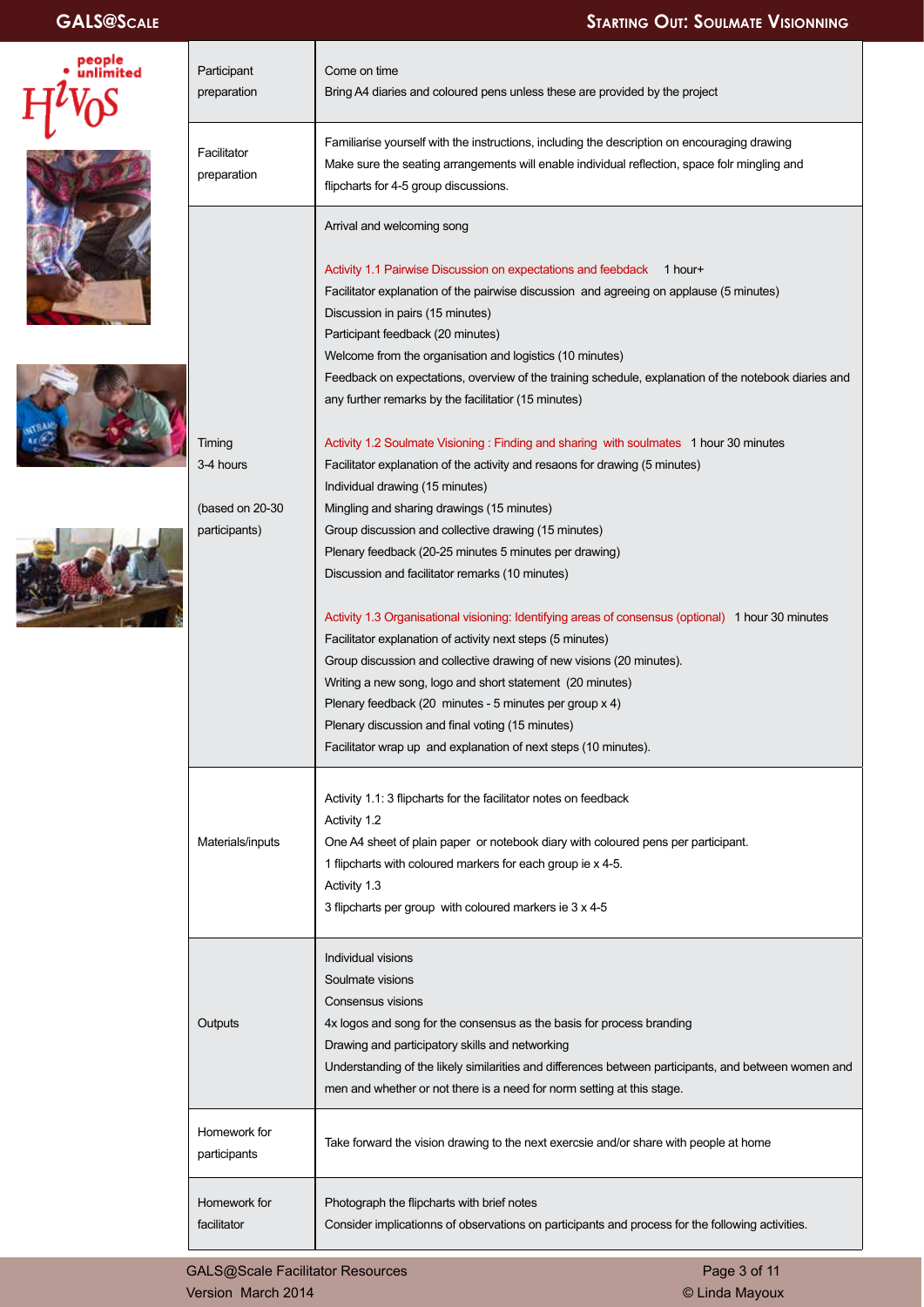

# **Activity 1.1 Pairwise introduction: What are we expecting from the training?**



### **Explanatory narrative**

### *Distinctive way of introducing participants*

*Many workshops start with people introducing themselves around a table. But this takes quite some time. People rarely remember other peoples' names and the information is very superficial. Sometimes people arrive late with good reason, so it is important to have something for everyone who arrives early to do - or they also will come late next time.*

*GALS workshops always start with some sort of pairwise exercise to help participants get to know each other better and more quickly, and promote active participation from the beginning. These also prevent sessions from becoming too much like school where people sit passively.* 

*The process in this first session is that people will exchange names and basic information on where they come from, family, economic activity. Then discuss why they think they are here - what were they told about the training, what are they expecting. Each person notes (in their heads so they listen) 2-3 expectations from their partner. They will feed back what their partner said, not their own views.*

*It is important that people learn to listen to each other and represent their views, not always just one's own. It is important in GALS to respect and applaud what other people say - even if you do not agree. Then work out a way of resolving differences. Applause is also a type of energiser to keep everyone motivated and awake.*

### *Importance of the Notebook Diaries*

*At some point before or after the pairwise discussion the facilitator explains that in GALS everyone produces their own manuals, because GALS tools are adapted by individuals to their own needs. In addition, scarce funding is not wasted buying everyone a notebook. The aim is to reach thousands of people and if everyone was bought a notebook that would use up a lot of funds that could be used for something else. After the first set of champions everyone buys their own notebook and pens - if a person can afford a bottle of beer os a packet of cigarettes odr a hairdo then they can also afford their own notebook and pens if they value the training.* 

*The notebooks should be arranged as follows:*

*The main drawings from the session should be at the front starting with the vision and then the tools for each session.. DO NOT RESTART IF YOUY THINK YOU HAVE MADE A MISTAKE. Make all your mistakes on one drawing. Otherwise the book will get quickly finished. Then when you have finished copy a good version on to the following pages. If you want to write notes, then keep these with your personal drawings after each session, maybe leaving some blank pages for future notes and thoughts.*

*You will put the key generic steps of each tool for use in training others at the back of the notebook. This separation of personal drawings from generic tools is extremely important for the peer sharing proicess later and the facilitator should periodically check how people are keeping their notebooks.*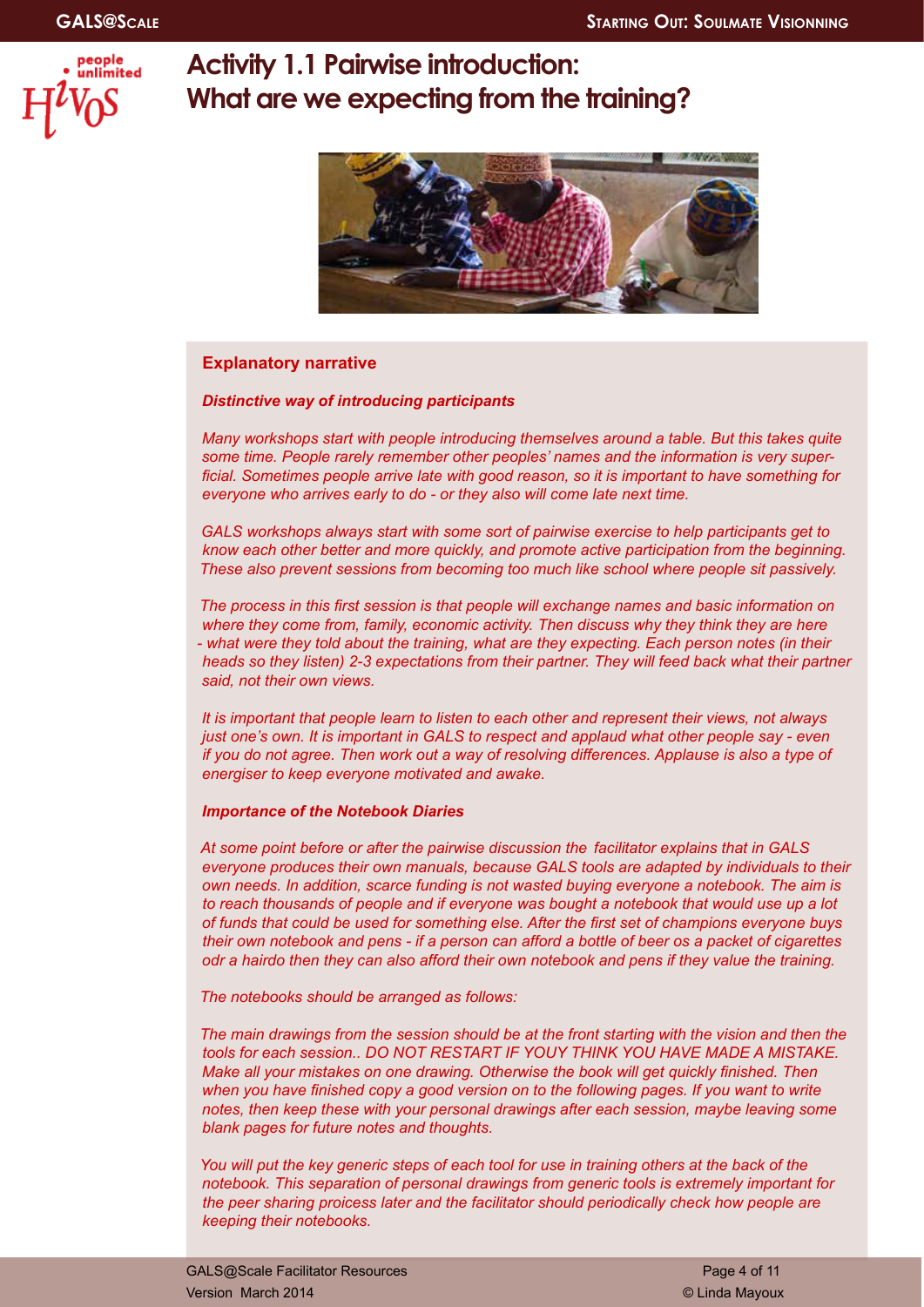



### **Aims for participants**

• To help everyone introduce themselves to everyone else in a meaningful way people will remember and help develop friendships and networks between like-minded people. This includes mixing between women and men from different backgrounds.

### **Aims for organisations and facilitators**

- To get a clearer understanding of peoples' expectations and how the process has been explained to them and how they have understood this.
- To get final consensus with participants on what the workshop will achieve.

### **Process**

- As people arrive the facilitator asks them to sit with someone they do not know well this is the opportunity for them to get to know new people better, even if they already know people by sight. Though they should not be forced to sit with someone they do not want to. They should be given the basic questions in the narrative above to focus their discussion.
- As soon as everyone has arrived the facilitator starts the session by formally explaining the pairwise process. Participants are then given a bit more time to enable everyone to get at least one or two points from a neighbour.
- Before the plenary feedback the facilitator explains about the importance of respect and applause, and asks for suggestions on a form of applause for each pair. APPLAUSE CONVENTION SHOULD BE BRIEF BUT ENERGETIC.
- Participants then discuss the points in the narrative above and feed back by introducing their neighbour and what their neighbour said. If time is short or numbers of participants very large, these discussions do not need to be fed back to plenary at this stage, but can become part of the group discussions in Activity 1.2 and fed back in consolidated form by each group.
- There is a short formal introduction and welcome from the hosts with a brief introduction to the process and why the organisation is interested in it.
- The facilitator briefly introduces themselves, responds to the expectations and explains the schedule and notebook diaries. They then hand out the diaries and pens if these were provided by the organisation.

### **NOTE See generic facilitation notes at the end.**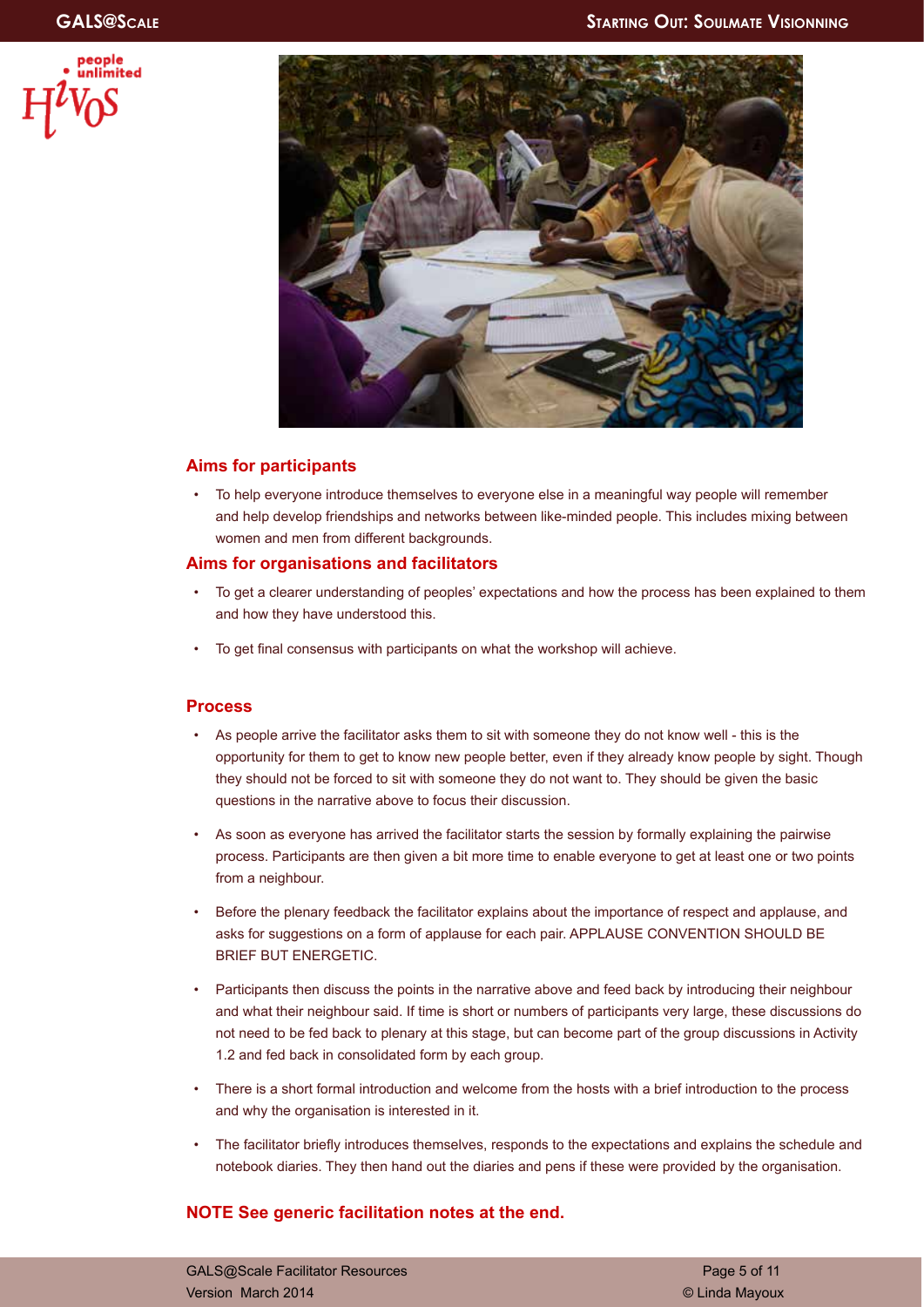

# **Activity 1.2 Soulmate Visioning**

*The GALS process starts with a participatory visioning to help participants get to know each other better and more quickly, and promote active participation from the beginning.* 

*In this first soulmate visioning the topic is 'what do people see in their dream for a happy future' to begin to think about what they want in life as the basis for their first Vision Journey in the next stage.* 

*And this introduces listening and participatory skills as well as drawing skills.*

*The same process can be done for organisational visioning but here the question is something like 'if you think about this organisation being successful in helping development, what do you think that development would look like?'*



### **Aims for participants**

- To clarify people's implicit visions of what constitutes a 'happy life' and start the workshop on a positive note.
- To help everyone introduce themselves to everyone else in a meaningful way people will remember and help develop friendships and networks between like-minded people. This includes mixing between women and men from different backgrounds.
- To identify similarities and differences in visions of women and men from different backgrounds and for people as individuals.
- To bring the differences into some sort of consensus, or agreement to respect differences.
- To introduce drawing as a fun activity.
- To develop participatory skills of listening, talking, sharing and presenting.

### **Aims for organisations and facilitators**

- To get a clearer understanding of where people want to get to, and their starting point
- To get a clearer idea of similarities and differences between women and men from different backrgound and any likely points of conflict which will need to be taken into account
- To get a feel for the levels of participatory and drawing skills which people have and how they could be developed
- To establish participant ownership of the process from the start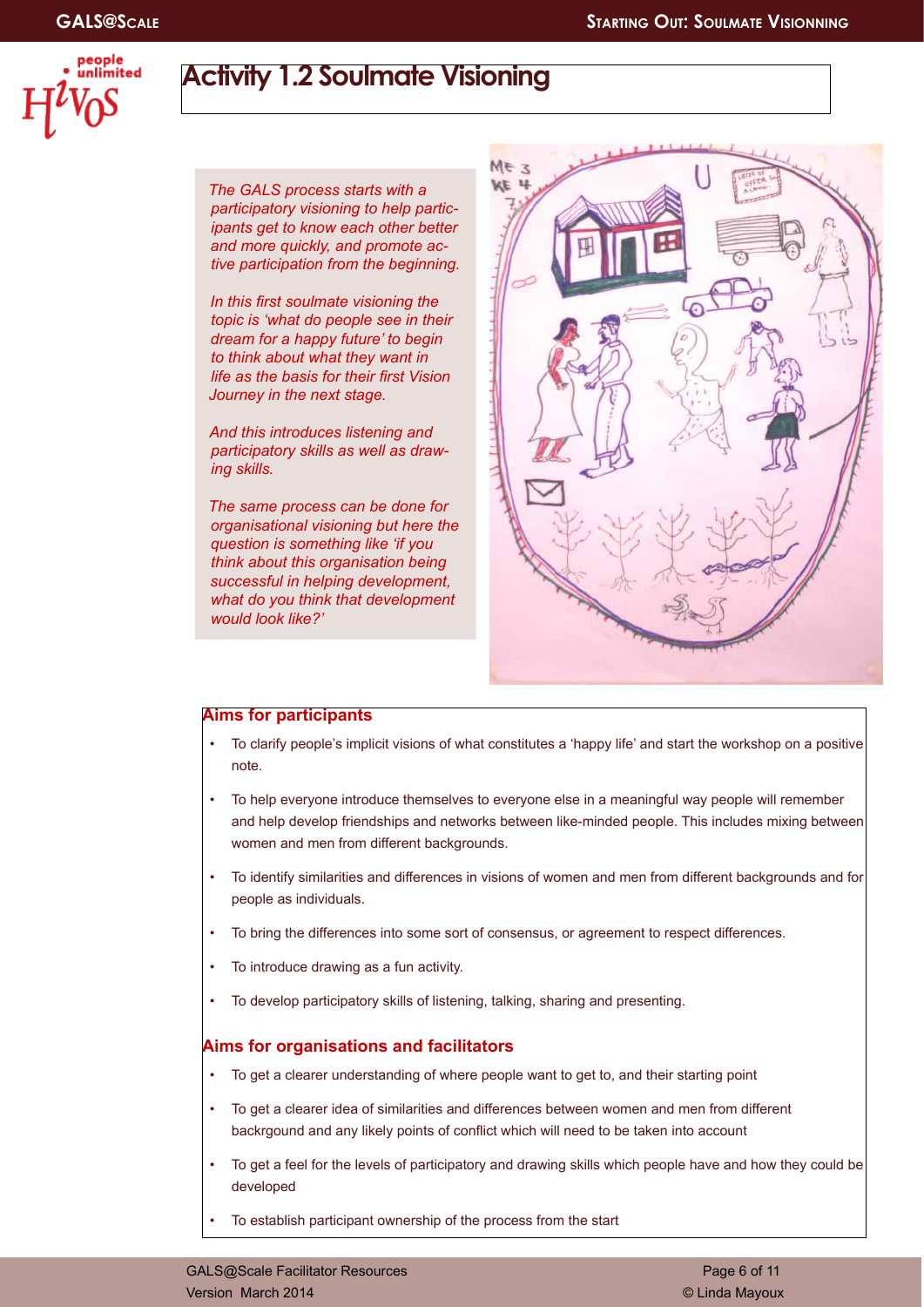



# **1.2 Soulmate Visioning: individual to group**

### **Step 1 Individual Drawing (15 minutes)**

Participants are asked first to close their eyes, and think of how things might be in a happy future.On the first page of their Diary participants draw the images they see - this will be their starting vision for the future. Though it may well change as they share with others and in future as they progress.



## **Step 2 Finding soulmates (15-20 minutes)**

Participants then mingle with each other, introducing themselves saying name and organisation and sharing their vision drawings.

As they mingle they decide which participants they think have vision drawings most similar to their own and form a group with them. Normally this produces 3-5 groups of different views, with any 'special people' who do not feel they can join the other groups then forming one group together.



### **Step 3 Collective drawing (4-5 groups 15 minutes)**

Each group does a collective drawing on a large flipchart, bringing together all the elements from the different drawings.

This collective drawing should be a participatory process, with everyone having held the pen and done some drawing, not a task given to the most 'artistic' participant.

### **Step 4 Plenary sharing (10-25 minutes, 2-5 minutes per group)**

Each group appoints two presenters. One shares their collective drawing and the other lists the elements of gender justice on a flipchart (1 column for each group).

Each vision drawing is posted next to the others on the wall for future reference.

# **Step 5 Plenary discussion**

How similar are the drawings?Are there differences between women and men?

Or more individual differences as people?



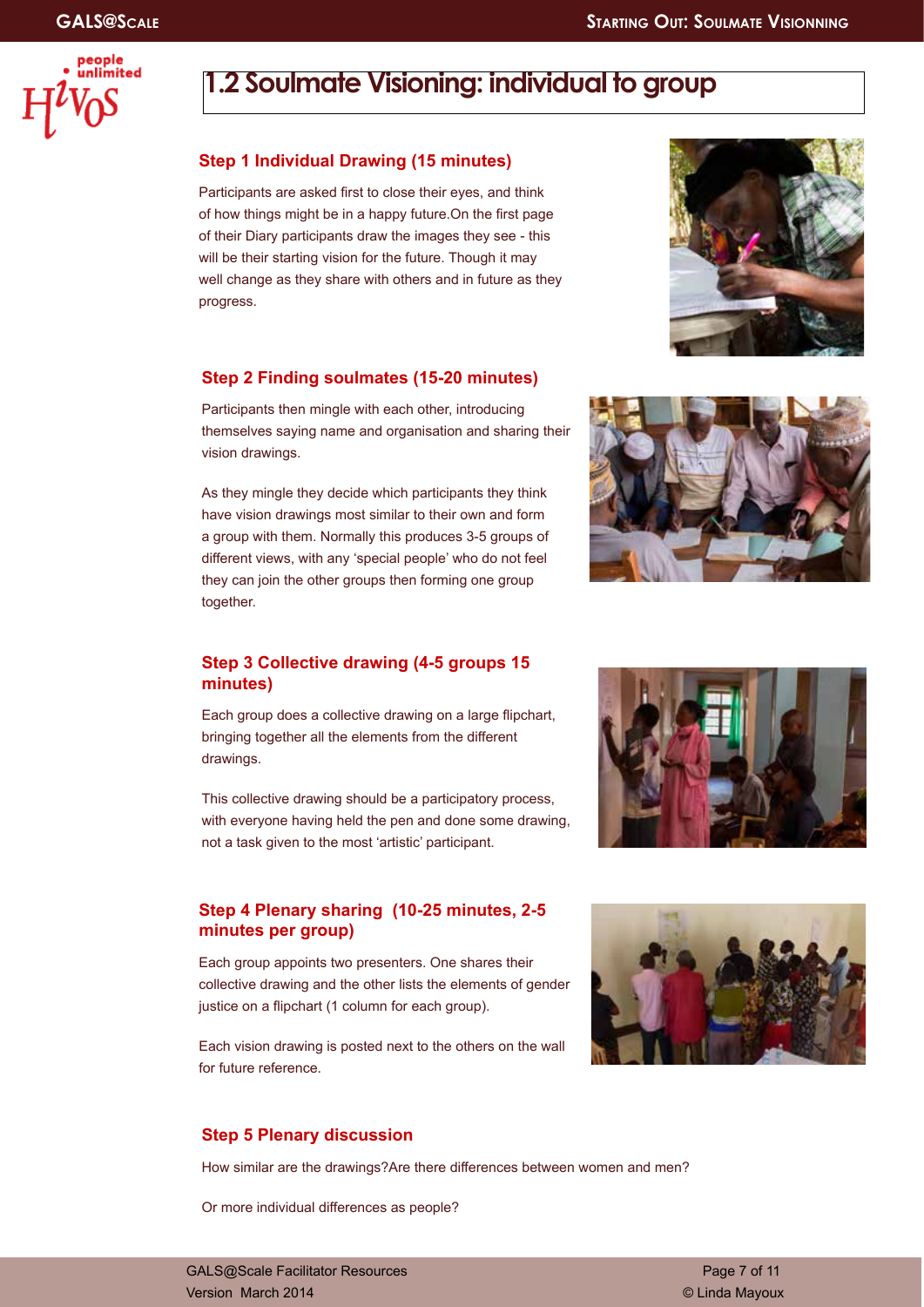

NOTE: This part still needs to be piloted in this form and documented. Has been done in genfinance workshops and Indian NGOs.

# **1.3 Organisational Visioning: Towards Consensus**

If the visioning is being done for an organisation as part of strategic planning, then a further step can be added to identify where there is consensus that can be a basis for moving forward, and where are the areas of difference or potential conflict that will need to be addressed later.

## **Step 6 Difference groups (15 minutes)**

Participants are the asked to go and stand by the drawing that they think is most different from their own. This will lead to the formation of 'difference' groups of people who are likely to have some ideas in common, although ther main things that unites them is a disagreement with the drawing where they are.

### **Step 7 Clarifying areas of consensus (20 minutes)**

In their groups parfticipants are first asked to draw indicidually on new pieces of paper 3 things they agree with in the drawing and 3 things they disagree with.

Starting from the back people come forward one by one and present one most important thing with which they agree and put their card on one flipchart as the basis for the consensus drawing. They ask for people who agree with them to put their hands up, gather in those cards from those people, put the clearest drawing on the top of the other ones and put the appropriate number on the top card.

This process continues until all the cards are in. Then the cards are placed with the elements with the most votes in the middle, those with the least votes on the outside.

# **Step 8 Clarifying areas of difference (10 minutes)**

Participants then do a similar process for the differences.

# **Step 9 Collective consensus drawing (15 minutes)**

Based on the flipchart with consensus participants then come up in turn and contribute their ideas to a common drawing of their collective vision. Each group does a collective drawing on a large flipchart, bringing together all the consensus elements from the different drawings. Something that the whole group will agree represents their view.

As before, this collective drawing should be a participatory process, with everyone having held the pen and done some drawing, not a task given to the most 'artistic' participant.

# **Step 10 Plenary sharing (10-25 minutes, 2-5 minutes per group)**

Each group appoints four presenters. One shares their collective drawing and the other lists the elements of consensus on a large common comparative flipchart (1 column for each group). Then two new people do the same thing for the differences.

Each vision drawing is posted next to the others on the wall for future reference.

# **Step 5 Plenary discussion**

How similar are the consensus drawings now? Are there differences between women and men? Or more individual differences as people?

Do they form the basis for an organisational logo or vision statement? Or will there have to be further work to bring things together?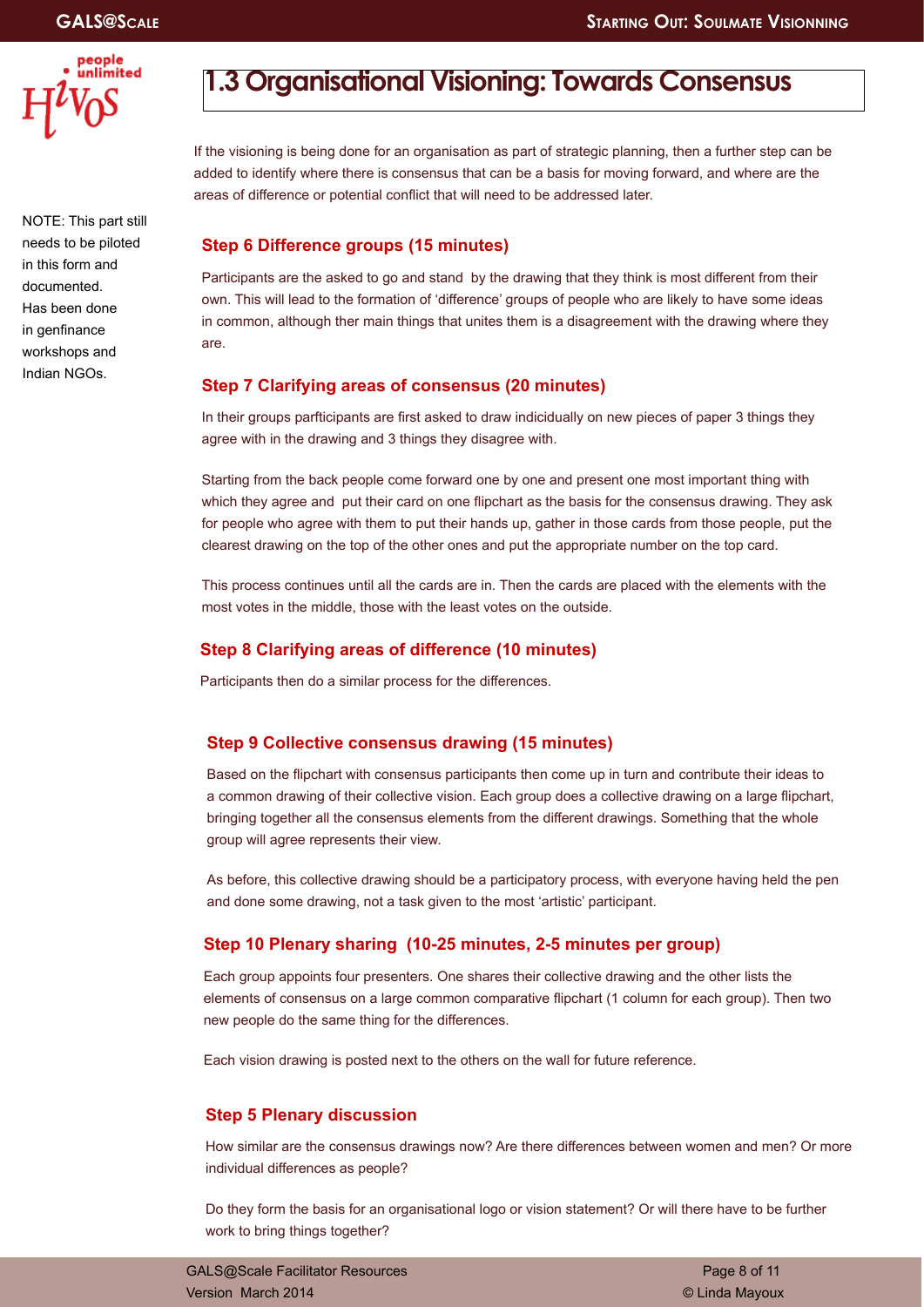

# **Starting Out on the Rocky Road: Some issues from experience**

### **Gender issues**

The visions in the soulmate session are generally things like houses and livestock, or sending children to university. It is important not to impose anything at this stage but just inspire people to think of a better future and share their visions.

At the same time the facilitator should note and build on any gender issues which come up:

- any ambitious visions which women or men may have for livelihoods or their families which could be used as models to inspire others - bearing in mind some people are poorer than others.
- any potential contradictions between peoples' visions and their attitudes on gender eg whether men are assuming that their wives will do all the work to help them build a house without their names being on the ownership document.
- challenge any stereotypes from women as well as men and promote understanding of common human values.

### **Drawing**

Initially also people may not want to draw - both people who cannot read and write and people with high levels of formal education.

A key factor is whether the facilitators are themselves comfortable with drawing and convinced of its various advantages even for people who can write - that is absoultely essential for any GALS facilitator and may require practice. This is discussed in more detail in the discussion of facilitation skills in the GALS Overview Manual.

It is important to make the process fun, encourage people to have 'serious play' and explain that drawing is a fun means of expression which anyone can do - we are not wanting artistic drawings just symbols which others can understand. (See section on drawing in the General Facilitation Notes)

People who cannot read and write have generally been able to draw within about 10 minutes. They should be put in a group with other people who have difficulty drawing, assured that even very old 70 year old women who have never held a pen can quickly do very beautiful drawings. Then left to help and encourage each other.

#### **NO ONE SHOULD EVER DRAW FOR SOMEONE ELSE or they will never learn anything.**

If people have particular difficulties, then put these people together in a group where the facilitator can support them (See Overview Manual Facilitation Guide on Drawing) and they can support each other. If given space and a bit of time, encouraged and not patronised or laughed at, even very old women who never held a pen are drawing in about 15 minutes, and then become very comfortable and even expert after a few sessions.

People who do not want to draw because they think they are too educated should be told that drawing is a very different and important skill which scientific research has linked to increasing intelligence through developing different parts of the brain. It is very useful for effective and more engaging Powerpoint presentations 'a picture is worth a thousand words'. Most of all it gives a FEELING OF FREEDOM and greater clarity of expression - if you can't draw it, you don't know what you are trying to say. But it is a skill which is not always easy and improves with practise.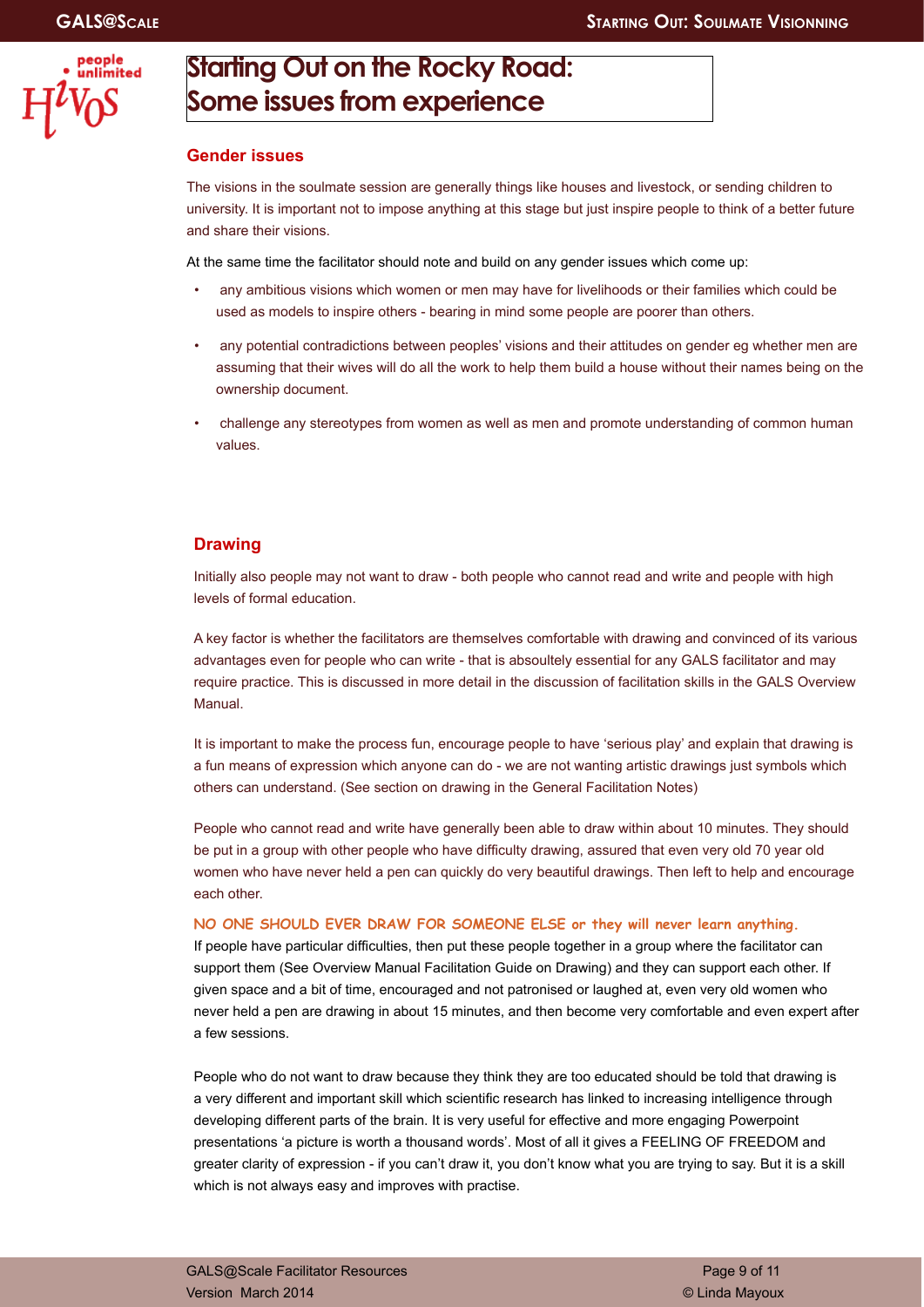

# **Some general points on facilitation**

### **NOTEBOOKS should be given out AFTER THE PAIRWISE EXERCISE and explanation of their use by the facilitator. NOT BEFORE because otherwise people will start writing many things in the wrong place.**

Remember the aims at this stage are:

- the understanding and discussion, not just the final drawing.
- ownership, openness and fun, not 'political correctness' or accuracy of information
- getting a sense of what happens 'naturally' coming from participants so you understand how to strategise change from the back in later stages.

DO:

• Be sure to change the seating arrangements if necessary to encourage discussion and participation.

Make sure everyone:

- is drawing for themselves
- has put their individual symbol and group symbol on the outside of the diary
- has put the date on their vision
- is drawing in their diaries the right way up
- is now comfortable holding a pen.

This is important for later.

## **NO ONE SHOULD EVER DRAW FOR SOMEONE ELSE or they will never learn anything.**

### **NO ONE IN GALS SHOULD EVER BE LEFT SITTING WITH NOTHING TO DO. They should be further developing their own drawings and/or discussing and helping others.**

AND

- Don't try to teach or preach you will just lose people from the start.
- Observe the participatory process throughout and (politely) introduce and continually reinforce principles of inclusion, equity and respect right from the start.
- If the participatory process has been very bad, then some discussion on norm-setting may be needed for the next session. But ask participants themselves to comment and make suggestions.

**BUT** 

- You can support and reinforce anything which you think is particularly positive in support of women's rights and gender justice eg visions where women have ownership of assets, where men are helping with children etc.
- You can question (politely, strategically and without accusation) anything which is obviously against the GALS principles. And things which support assumptions eg that men are heads of household or women are weak etc.

#### AND CONSIDER

- how you can introduce any necessary norm setting without appearing 'teacherish' so people selfenforce norms themselves leaving you to continue to facilitate from the back as a friend? Particularly on gender issues.
- Will you need to make any changes to seating arrangements and logistics to increase participation in following sessions?